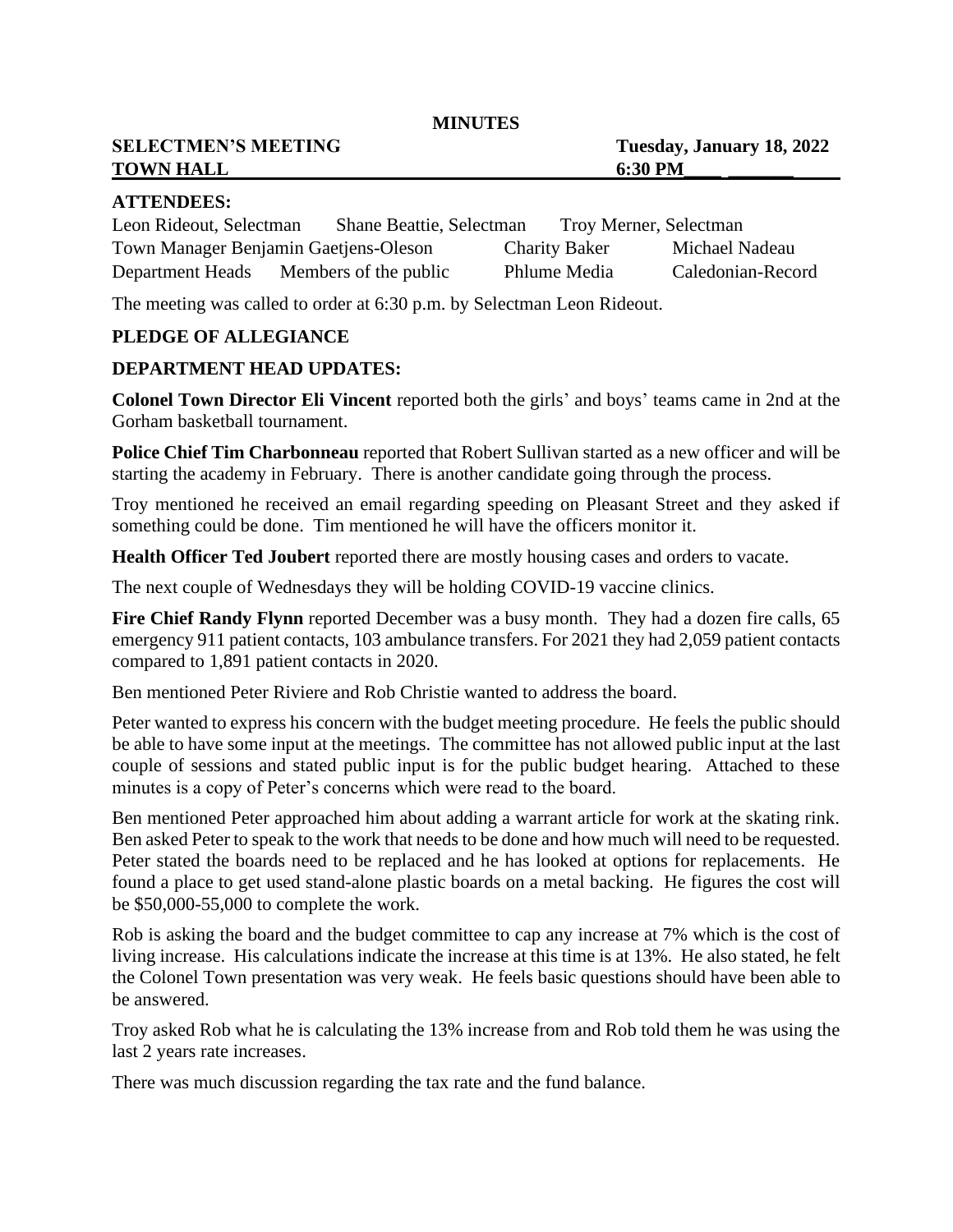# **OLD BUSINESS:**

• Review and approval of the January 3, 2022 meeting minutes.

# **Motion made by Shane and seconded by Troy to accept the January 3, 2022 meeting minutes. All in favor. Motion carried.**

- The board signed the Northern NH Mutual Aid contract.
- Intents to  $Cut$ 
	- o Marty Parks/Dana Barbin Tax Map R05, Lot 002. 14 acres lot. 14 acres to be cut.
	- o Stephen Kenison Tax Map R11, Lot 033. 55 acres lot. 5 acres to be cut.
	- o Rodney Hampton Tax Map R07, Lot 026. 20.54 acres lot. 3.5 acres to be cut.
- Abatement for Jon Butt. His camper in the Mountain Lake Campground had a valid motor vehicle registration however the current decals were not affixed to the plate causing it to be assessed and tax bill to be issued.

**Motion made by Shane and seconded by Troy to abate the taxes for Jon Butt. All in favor. Motion carried.** The board signed the abatement.

• The board discussed the updated Land Use Permit application proposed by Robin Irving at the last meeting. The board stated they agreed with the content of the application however, Leon mentioned he has concerns with increasing the fees by double all at once. There was much discussion regarding how the fees should be increased. Ben stated the fees as they are don't even begin to cover the costs of issuing a permit. He urges the board to back the enforcement of the after-the-fact penalty when one is assessed.

The board decided to increase the Commercial Permit application fee from \$50 to \$75. The residential fee from \$25 to \$35 and the outbuilding and additions fee from \$10 to \$15.

**Motion made by Shane and seconded by Troy to accept the content of the Land Use permit application as presented. All in favor. Motion carried.**

**Motion made by Shane and seconded by Troy to accept increase to fees on the Land Use permit application as follows: Commercial permit \$50 to \$75, Residential permit \$25 to \$35 and outbuilding and additions permit \$10 to \$15. All in favor. Motion carried.**

# **NEW BUSINESS:**

• Ben mentioned \$500 was received from NH Charitable Foundation for the Art Mural project. The board needs to accept the money.

# **Motion made by Troy and seconded by Shane to accept \$500 from the NH Charitable Foundation for the Art Mural project. All in favor. Motion carried.**

• Ben shared a letter received from NHDOT regarding a study on uncontrolled crosswalks along US Route 2. The State explained the recommendations for each of the crosswalks. Some were recommended for removal and others are required to have beacons added. If the Town does not come up with a plan to add the beacons the State is going to eliminate